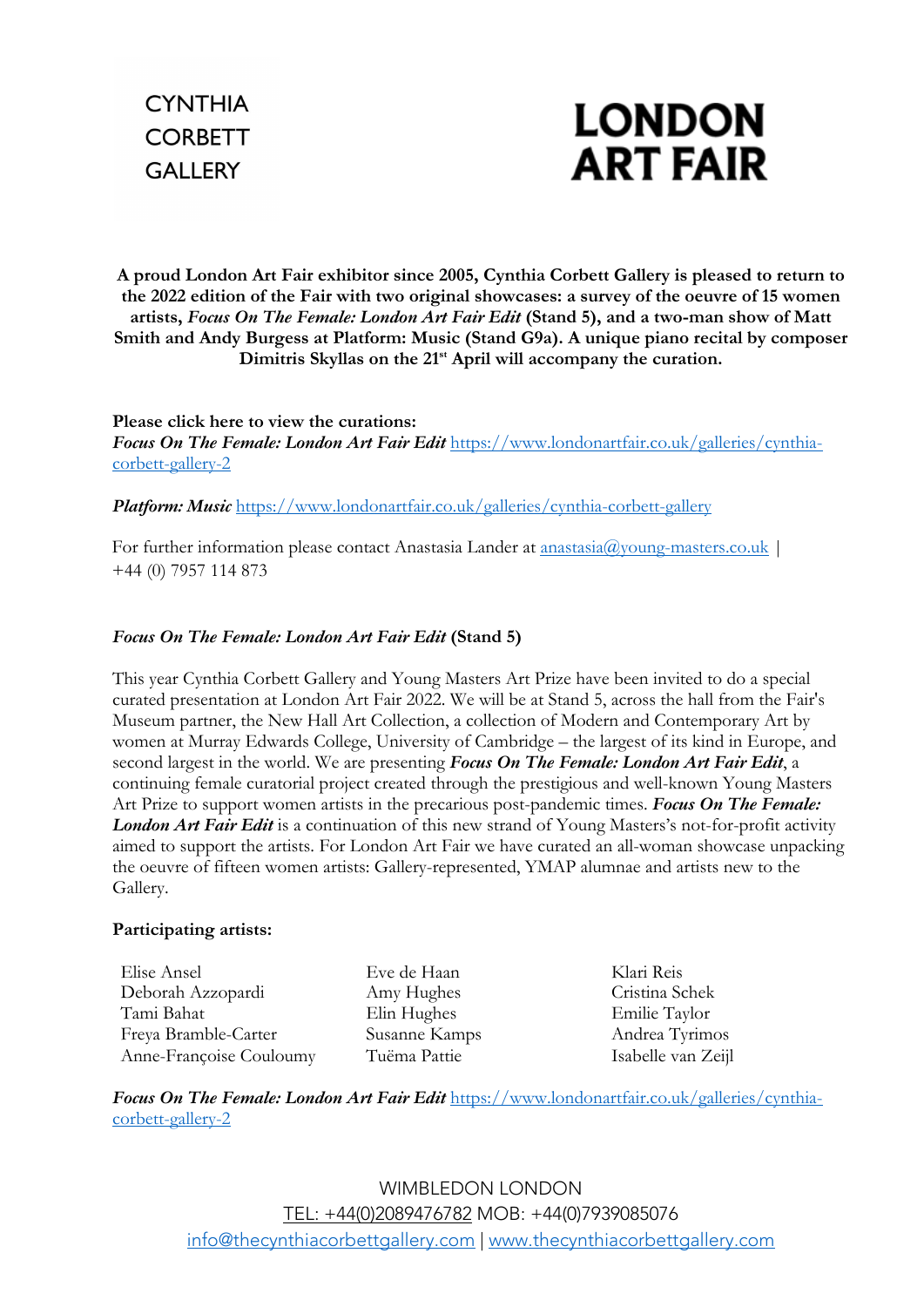# **LONDON ART FAIR**

### **Platform: Music (Stand G9a)**

We are delighted to be part of Platform, a curated section featuring invited galleries presenting artists whose work aligns to a single distinct theme. This year's theme is Music, and our curation at Stand G9a will highlight the oeuvre of British-Irish ceramicist, professor, curator & textile artist **Matt Smith** and British-American painter, collagist, draughtsman, and photographer **Andy Burgess**.

#### **Matt Smith**

*Excerpts from a 31 Note Lovesong:* 

While Artist in residence at the V&A, Matt visited the former Spode factory site in Stoke on Trent. He brought 31 production moulds that had been left at the now closed factory site. Using black parian clay and porcelain, casts were taken from the moulds and reassembled into new objects, each a portrait of the closed factory and loss of livelihoods.

When grouped together, a visual rhythm started to form. Similar to the black notes on a white score; a visual melody in response to the now silent factory site. The new works inspired **Greek composer Dimitris Skyllas** to compose *Abyss* for piano – an aural response to a visual response to silence. The work has been shown and performed at the V&A as part of London Design Festival and at the British Ceramics Biennial.

**On Thursday, 21 April, 8pm, London Art Fair is inviting you to a recital by composer and pianist Dimitris Skyllas followed by a Q&A with artist Matt Smith**.

In 2015 Greek composer and performer Dimitris Skyllas created his musical piece *Abyss* in response to Matt Smith's ceramic artwork *Notes Of A Love Song,* which then debuted at V&A. **This Thursday Dimitris Skyllas will be performing a segment of the work and Matt Smith will be presenting a specially curated selection of the** *Notes***. Please contact anastasia@young-masters.co.uk for invitations.**

The world premiere of Abyss took place at the spectacular venue of Victoria and Albert Museum. The second performance of the piece happened in Athens, making the first public appearance of the historical piano of Maria Callas at the Onassis Library. The third performance of Abyss was at the opening of the British Ceramics Biennale. And now, this Thursday 21st of April, you may be within the lucky few to witness the fourth performance of Abyss in London Art Fair's Talks Theatre.

Matt Smith's solo shows include *Queering the Museum* at Birmingham Museum, *Flux: Parian Unpacked* at the Fitzwilliam Museum and *Losing Venus* at the Pitt Rivers Museum. He has won numerous awards including the Young Masters Ceramics Prize, Object of the Fair at Collect and the Brookfield Properties Prize. His work is held in numerous museum collections, including the V&A and the Walker Art Gallery. He is Professor of Ceramics at Konstfack University of the Arts, Stockholm.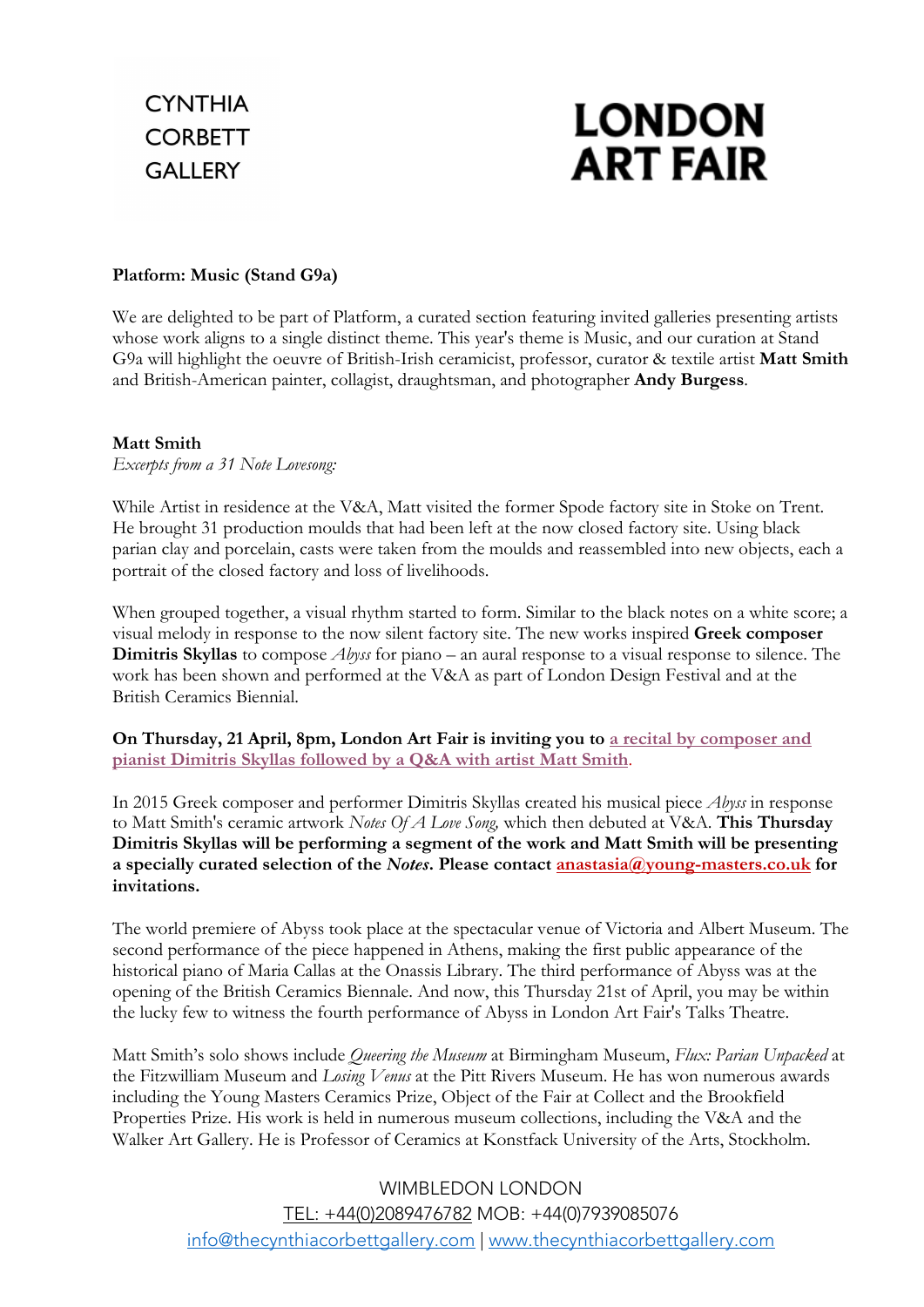## **CYNTHIA CORBETT GALLERY**

# **LONDON ART FAIR**

### **Andy Burgess**

*Jazz Collages* 

**Since 2004 Cynthia Corbett Gallery has been internationally representing Andy Burgess** who read Politics & Economics at Leeds University before embarking on a serious career as a visual artist, multitalented painter, drawer, photographer, collagist, writer & curator. London-born Burgess, lauded by Annabel Sampson, Deputy Editor of Tatler as "the next David Hockney", moved to Tucson, Arizona in 2010, when his career exploded on both sides of the Atlantic. The Gallery will be presenting primarily his vintage-inspired and historic ephemera collages as these are inspired by music, in particular, Jazz. **For this project Andy Burgess will collaborate with Jazz prodigy, Guildhalltrained Pianist & composer Rick Simpson.**

"In terms of artistic expression, there are many similarities between collage and Jazz. Not least, their shared desire to challenge and re-shape traditional forms of arrangement and to respond with vitality and energy to the rhythms of modern life. In a sense both collage and Jazz, move to the beat of the city, the speed, intensity, and complexity of the metropolis.

As a visual artist with a passion for music and Jazz in particular, I am fascinated and inspired, as many artists have been, by the relationship and shared motivations of both artforms. At its heart Jazz explores the relationship between structure and freedom; the melodic structure and harmony running through a composition and the freedom to depart from that structure, to weave in and out, to play around, diverge and then return. Collage is my way of exploring a similar relationship in two dimensions. Making collage encourages play and experimentation and allows me to make an abundance of smaller works that riff on a central theme. I feel freer to invent and try new ways of picture-making, exploring colour, texture, and composition with a greater sense of freedom and abandon. The cut and pasted nature of collage is experimental and playful and allows for dualities: objective versus non-objective, organized versus disorganized, geometric versus organic, resolved versus unresolved, cut edges versus torn edges, found versus fabricated etc.

In Jazz there lies a tension between the parts and the whole, played out in the expression of individualism, the improvisation around a theme and the imagination of the players. Charlie Parker deconstructed well known melodies. Miles Davis, classically trained, encouraged improvisation to such a degree that he arrived at "free jazz", a total rejection of traditional structure.

Collage also kicks against convention. For a start, collage rejects a central premise of fine art... the picture as an illusion, a window into another world. Collage, the cutting and pasting of fragments of paper or other material, insists on its own materiality. By bringing fragments of the real world, culled from the streets and advertising, such as bus tickets, newspapers, wine labels and all manner of ephemera, collage breaks the spell of art as illusion. Collage insists on playfulness, imagination, and spontaneity," – **says the artist, Burgess.** 

*Platform: Music* https://www.londonartfair.co.uk/galleries/cynthia-corbett-gallery